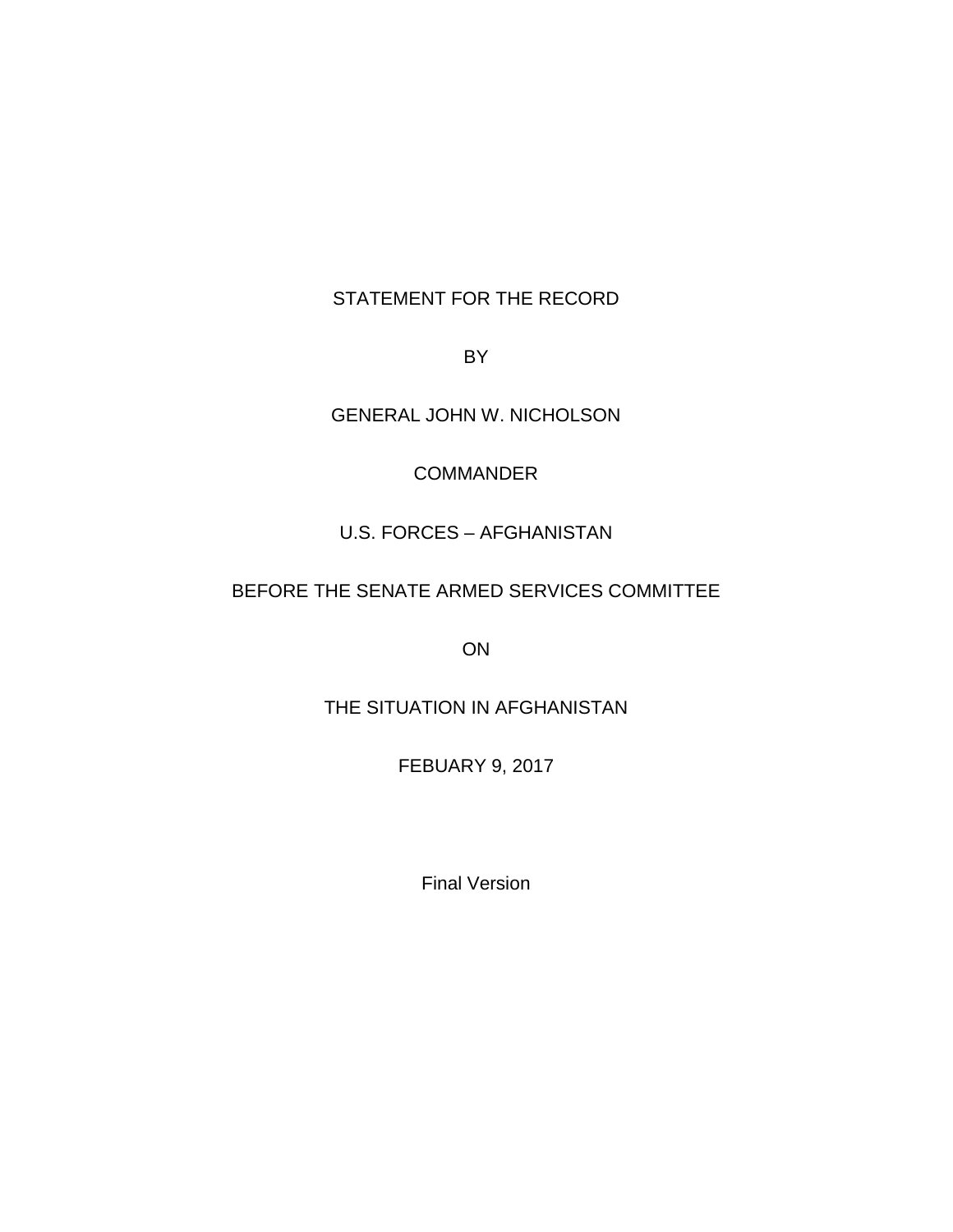# **Contents**

| Afghanistan Today: The Role of the U.S. and a State of Positive Equilibrium       |
|-----------------------------------------------------------------------------------|
|                                                                                   |
| A Year of Key U.S. and International Policy Decisions Supporting Afghanistan  3   |
|                                                                                   |
|                                                                                   |
|                                                                                   |
| Critical Factors Affecting the Mission and Equilibrium Favoring the Government  9 |
|                                                                                   |
|                                                                                   |
|                                                                                   |
| Winter Campaign 2016 - 2017: Leadership, Training, and Sustainment17              |
|                                                                                   |
|                                                                                   |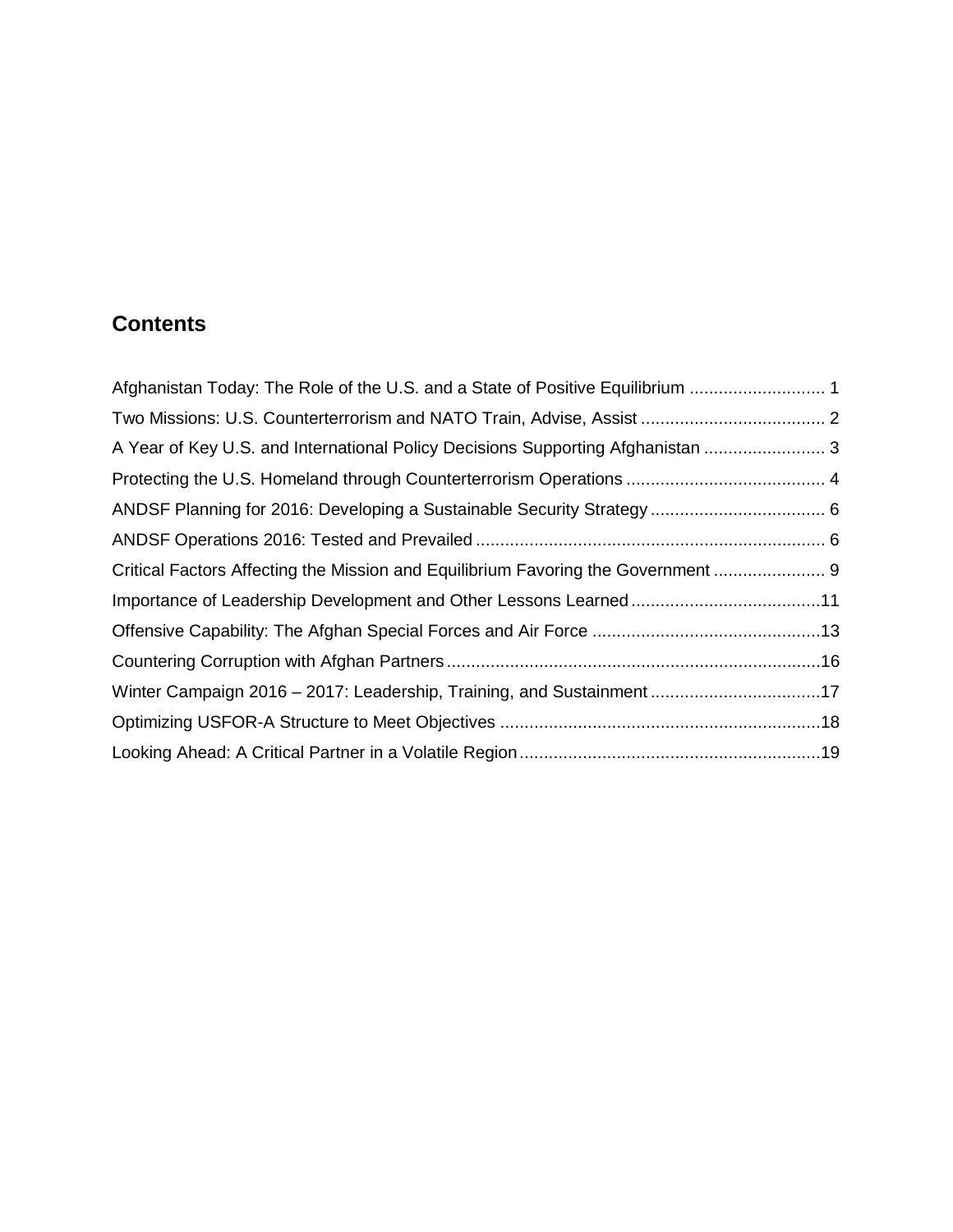#### <span id="page-2-0"></span>**Afghanistan Today: The Role of the U.S. and a State of Positive Equilibrium**

Our primary mission remains to protect the homeland by preventing Afghanistan from being used again as a safe haven for terrorists to attack the United States or our allies. U.S. counterterrorism operations this year killed five combatants who were emirs of terrorist or violent extremist organizations (VEO), including Al-Qa'ida (AQ) and the Islamic State in Iraq and the Levant – Khorasan Province (ISIL-K). Of the 98 U.S. designated terrorist organizations globally, 20 are located in the Afghanistan - Pakistan region. This constitutes the highest concentration of terrorist groups anywhere in the world and demonstrates the importance of this mission.

Complementing the U.S. counterterrorism mission in Afghanistan is NATO's Resolute Support Mission. This operation, the largest and longest in NATO's history, focuses on training, advising, and assisting (TAA) the Afghan National Defense and Security Forces (ANDSF) and the Afghan Security Institutions (ASI) to achieve a secure and stable Afghanistan. In 2016 the ANSDF executed their first post-International Security Assistance Force (ISAF) strategy and prevailed in combat against an externally enabled enemy. With the help of Resolute Support TAA and U.S. expeditionary advising and combat enablers, the ANDSF prevented the Taliban from achieving any of their major objectives. The ANDSF's ability to face simultaneity and complexity on the battlefield signals growth in capability. The Afghan Air Force (AAF) was essential to Afghan operations in 2016, but is in dire condition due to an extremely high operational tempo and complications in helicopter maintenance and spare parts availability due to sanctions. Without an AAF transition initiative, the risk to the overall mission success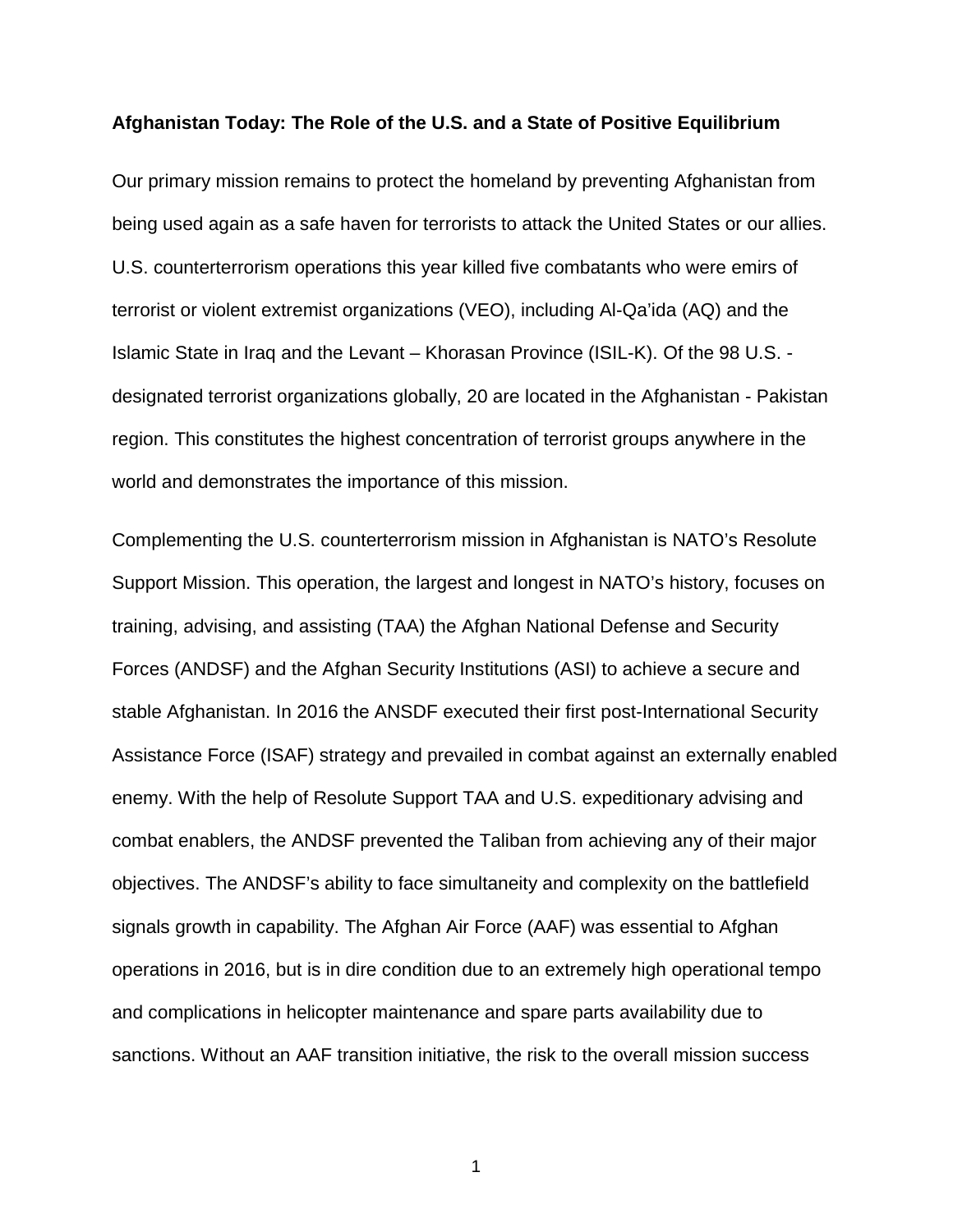from a lack of organic aerial mobility and fires will rise for the remainder of 2017 and beyond, putting the ANDSF at risk.

We remain concerned about multiple critical factors, specifically the stability of the Afghan government, ANDSF casualties, the influence of external actors on Afghanistan, including Pakistan, Russia, and Iran, and the convergence of the 20 terrorist groups and three VEOs operating in the region. Other non-military factors such as the economy, governance and corruption, demographics, reconciliation and reintegration, and the influence of the narcotics trade also affect this mission and underscore the need to employ all instruments of U.S. national power with those of our Allies and partners.

We assess the current security situation in Afghanistan as a stalemate where the equilibrium favors the government. Leadership and countering corruption are two areas in which the ANDSF must improve to reduce casualties and increase military capability.

#### <span id="page-3-0"></span>**Two Missions: U.S. Counterterrorism and NATO Train, Advise, Assist**

Our primary objective is to prevent Afghanistan from being used as a safe haven for terrorists to again attack the United States and our Allies.<sup>[1](#page-3-1)</sup> We work with our NATO Allies, operational partners, and the international community to achieve our remaining objective of a sovereign, secure, stable, and unified Afghanistan.<sup>[2](#page-3-2)</sup> We execute two narrow, but complementary missions to achieve these objectives:

1. Counterterrorism (CT) consisting of unilateral operations against AQ and its associates and the ISIL-K. We also conduct U.S.- Afghan advise, enable, and

<span id="page-3-2"></span><span id="page-3-1"></span><sup>&</sup>lt;sup>1</sup> Statement by President Obama on Afghanistan, The White House, 6 July 2016.<br><sup>2</sup> Department of Defense, "Enhancing Security and Stability in Afghanistan," 1 December 2016.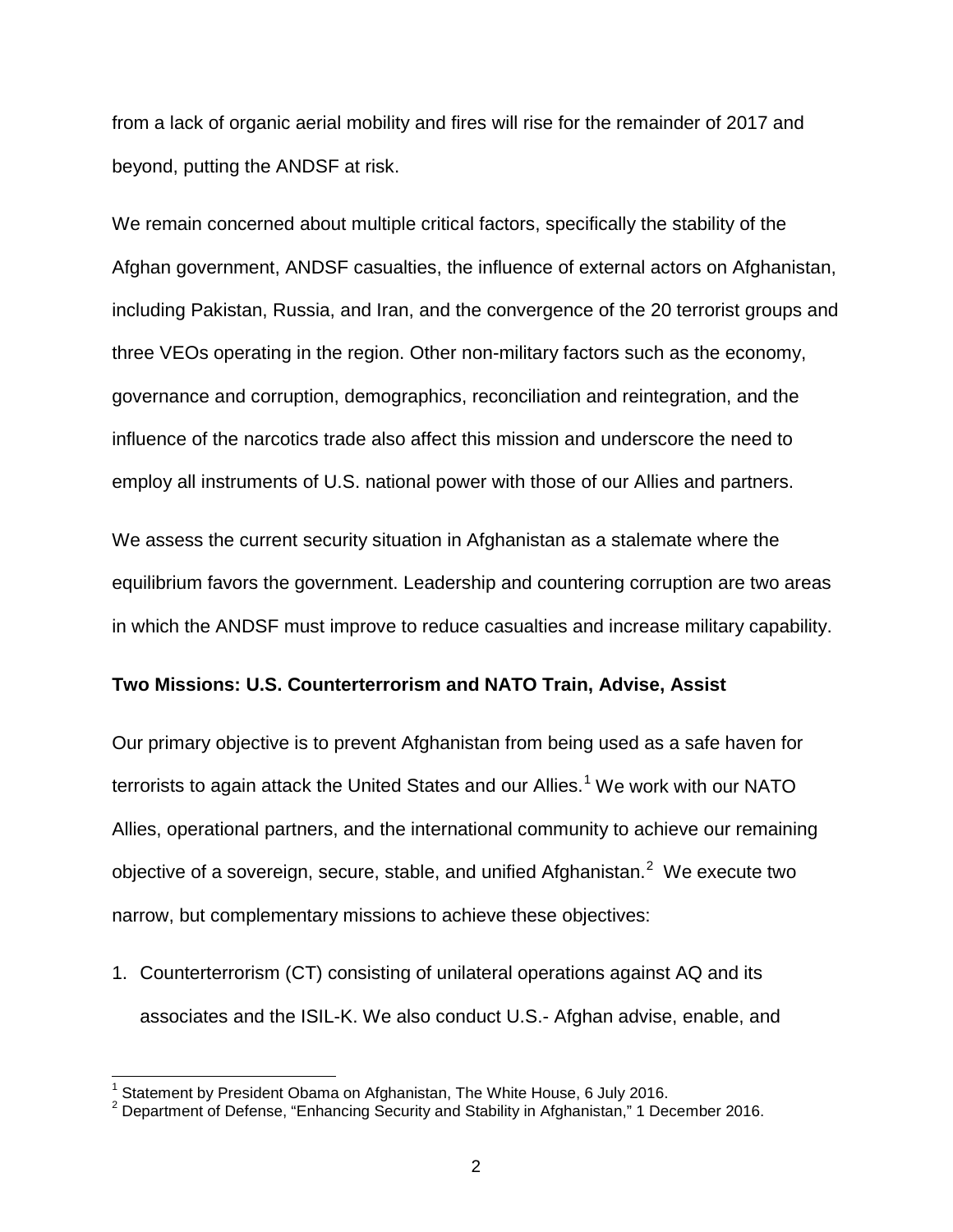partner operations against other threats and have the shared goal of the defeat of AQ and ISIL-K. Our regional Central Asia South Asia (CASA) CT platform and training, advising, and assistance of Afghan Special Security Forces (ASSF) keep pressure on the terrorist groups in this region, at least half of whom have regional and transnational ambitions.

2. Train, advise, and assist (TAA). U.S. forces execute the TAA mission as part of the 39 nation NATO-led coalition Resolute Support (RS) mission to develop the ASI and ANDSF. A capable and sustainable ANDSF is critical to the independent defense of Afghan sovereignty and deterring long-term instability. It also enables our CT operations and maintains pressure on VEO and irreconcilable insurgent elements who threaten the stability of Afghanistan and the region.

#### <span id="page-4-0"></span>**A Year of Key U.S. and International Policy Decisions Supporting Afghanistan**

Three crucial U.S. decisions enabled policy success in 2016. First, the decision to strike Taliban Emir Mullah Mansour caused leadership and financial disruption within the Taliban. Next, the authority to use U.S. combat enablers in support of Afghan forces to achieve strategic effects enabled the success of certain ANDSF CT and counter insurgency operations. These combat enablers helped bridge capability gaps from the 2014 transition. Close air support and aerial mobility are the most critical remaining gaps that need to be addressed. Finally, the decision to maintain U.S. troop levels at 8,448 permitted us to restructure our command to advise all Army Corps and Police Zones going into next year. It also has enabled us to use expeditionary advising packages to provide tailored support to the regional ANDSF commands when required.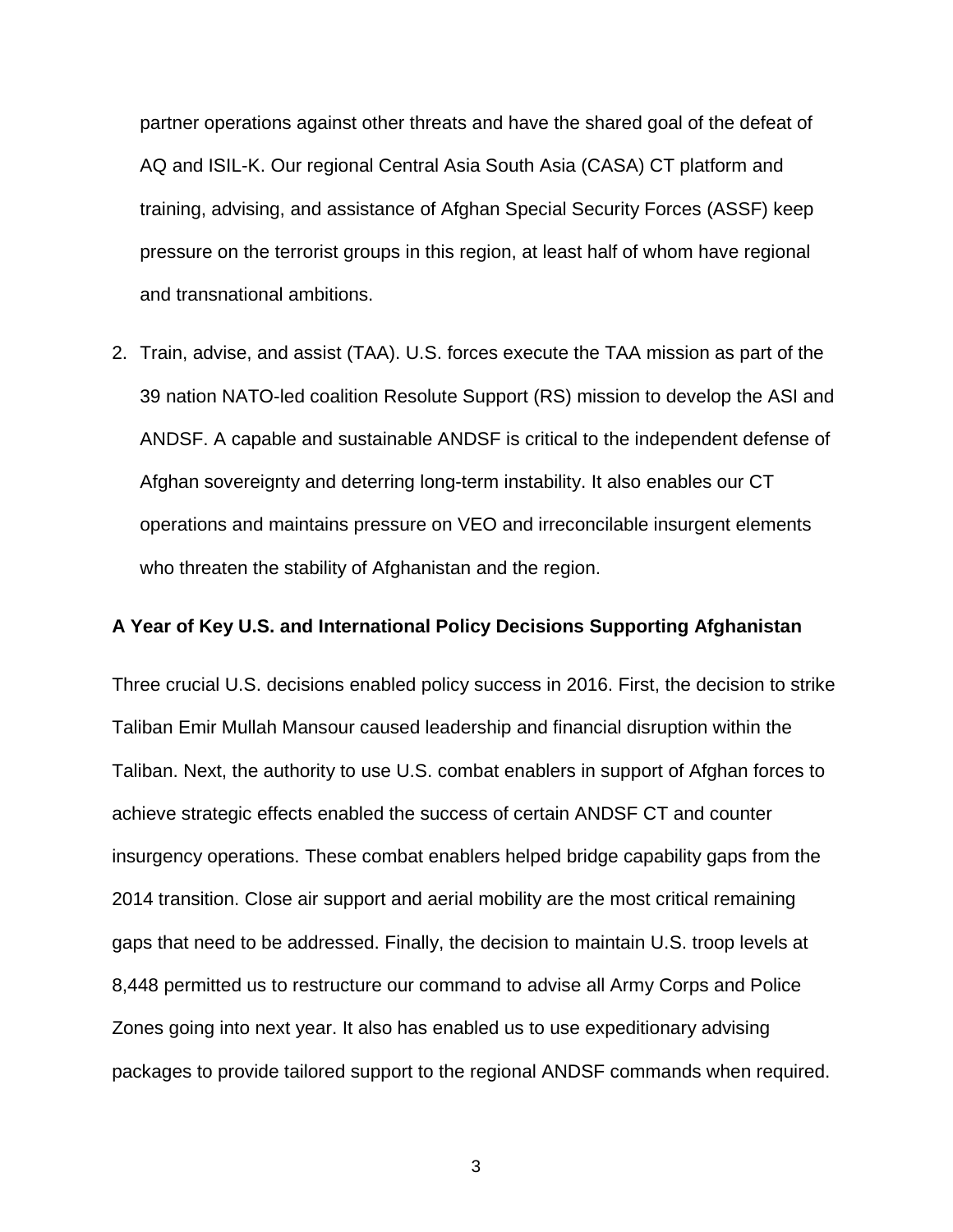The cumulative effect of these decisions saw an ANDSF that prevailed in 2016 and prevented the Taliban from achieving any of their major objectives, helped renew international commitment at the NATO Warsaw Summit and EU-hosted Brussels Conference on Afghanistan, and provided great confidence to the people and government of Afghanistan.

At the July 2016 Warsaw Summit, 39 NATO Allies and Resolute Support coalition members, representing one-fifth of the global community, remained committed to providing forces for the Resolute Support Mission beyond 2016. In addition to planned U.S. support, 30 other nations pledged more than \$800M annually to fund the ANDSF until the end of 2020. In late September, India added \$1B to the \$2B it already committed to Afghanistan's development. Seventy-five countries and 26 international organizations met in October for the Brussels Conference on Afghanistan where they confirmed their intention to provide \$15.2B for the period 2017-2020 in support of Afghanistan's development needs. These commitments show the U.S. and international community's resolve to stand by our Afghan partners by continuing capacity building for sustainability and strengthening the fight against terrorism.

## <span id="page-5-0"></span>**Protecting the U.S. Homeland through Counterterrorism Operations**

U.S. counterterrorism forces conducted over 350 operations against AQ and ISIL-K in 2016 and killed the emirs of five terror and violent extremist organizations, to include Faruq al-Qatari, the Al-Qa'ida emir for Eastern Afghanistan, along with his deputy, Bilal al Utaybi. As the external operations director, Faruq al-Qatari and his deputy were directly involved in planning threats against the U.S. in the last year. Nearly fifty AQ and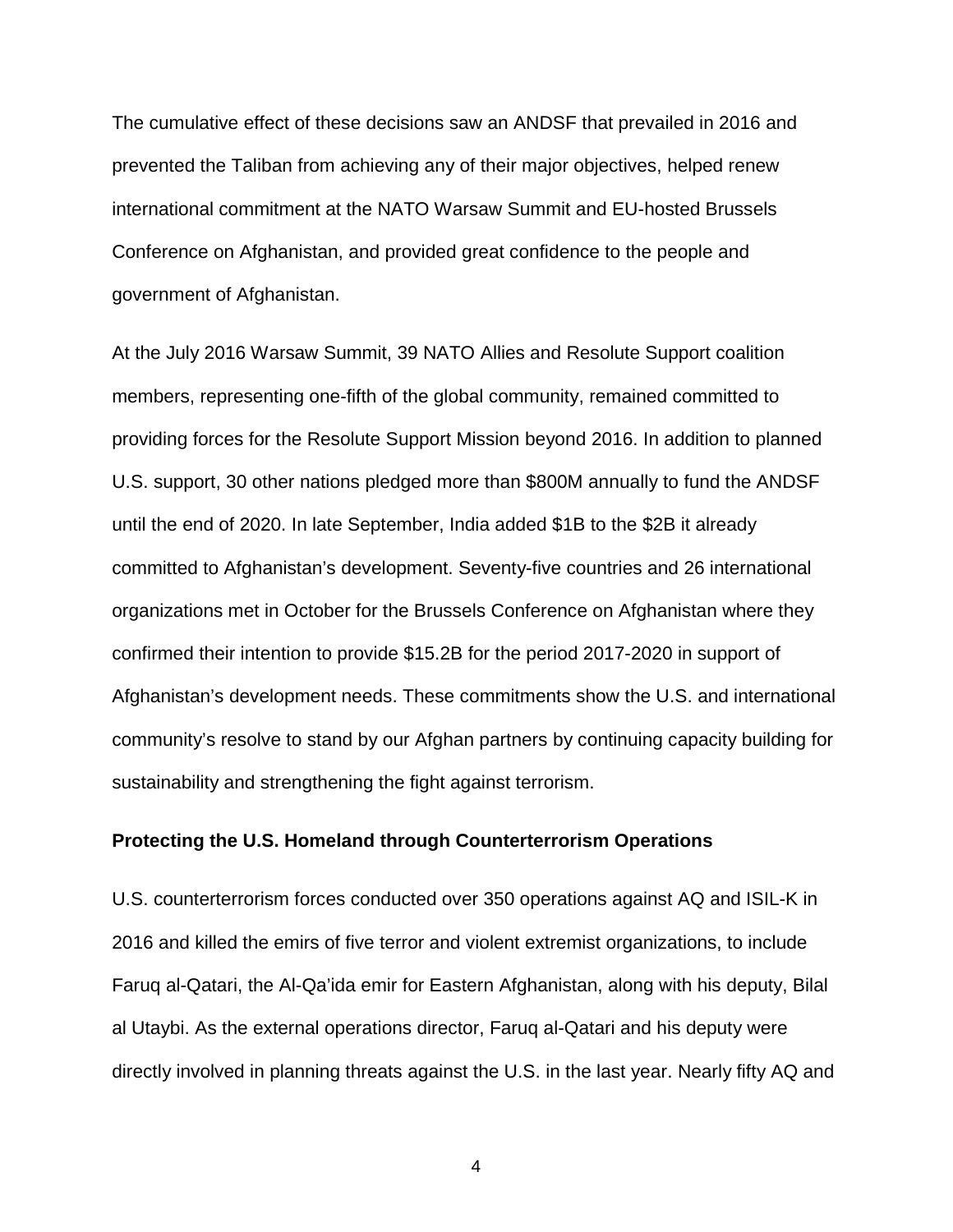AQ affiliated leaders, facilitators, or key associates were also killed or captured and transferred to the Afghan government, and over 200 AQ and AQ affiliated fighters were killed. Of note, Afghanistan is a unique partner with a host-nation judicial system able to take custody of terrorists, prosecute them, and enter them into their penal system if convicted. Working in a partnered raid with Afghan commandos, our U.S. counterterrorism forces also rescued Haider Gailani, the kidnapped son of the former Pakistani Prime Minister, in a raid against AQ in Eastern Afghanistan.

Working closely with our Afghan partners, U.S. counterterrorism forces also conducted specific counter ISIL-K operations, named GREEN SWORD, during 2016. These operations killed approximately one-third of their fighters, including Emir Hafiz Sayed Khan, and reduced the territory they hold by two-thirds. U.S. forces destroyed two dozen command and control and training structures, disrupted financial support networks, and significantly reduced an ISIL-K sanctuary that existed in Nangarhar Province since early 2015 from nine to three districts.

Besides Mullah Mansour, Faruq al-Qatari and Hafiz Sayed Khan, there was also the strike against Hamidullah, the emir of the Islamic Jihad Union, and the strike against Omar Khalifa, emir of the Tariq Gidar Group. Omar Khalifa was the mastermind of multiple attacks in Pakistan, including the horrendous attack on the Peshawar Army Public School that killed 150 civilians, including 134 children, the attack on the Bacha Khan University that killed dozens of professors and students, and an attack on Badaber Air Force Base, killing Muslims at morning prayer.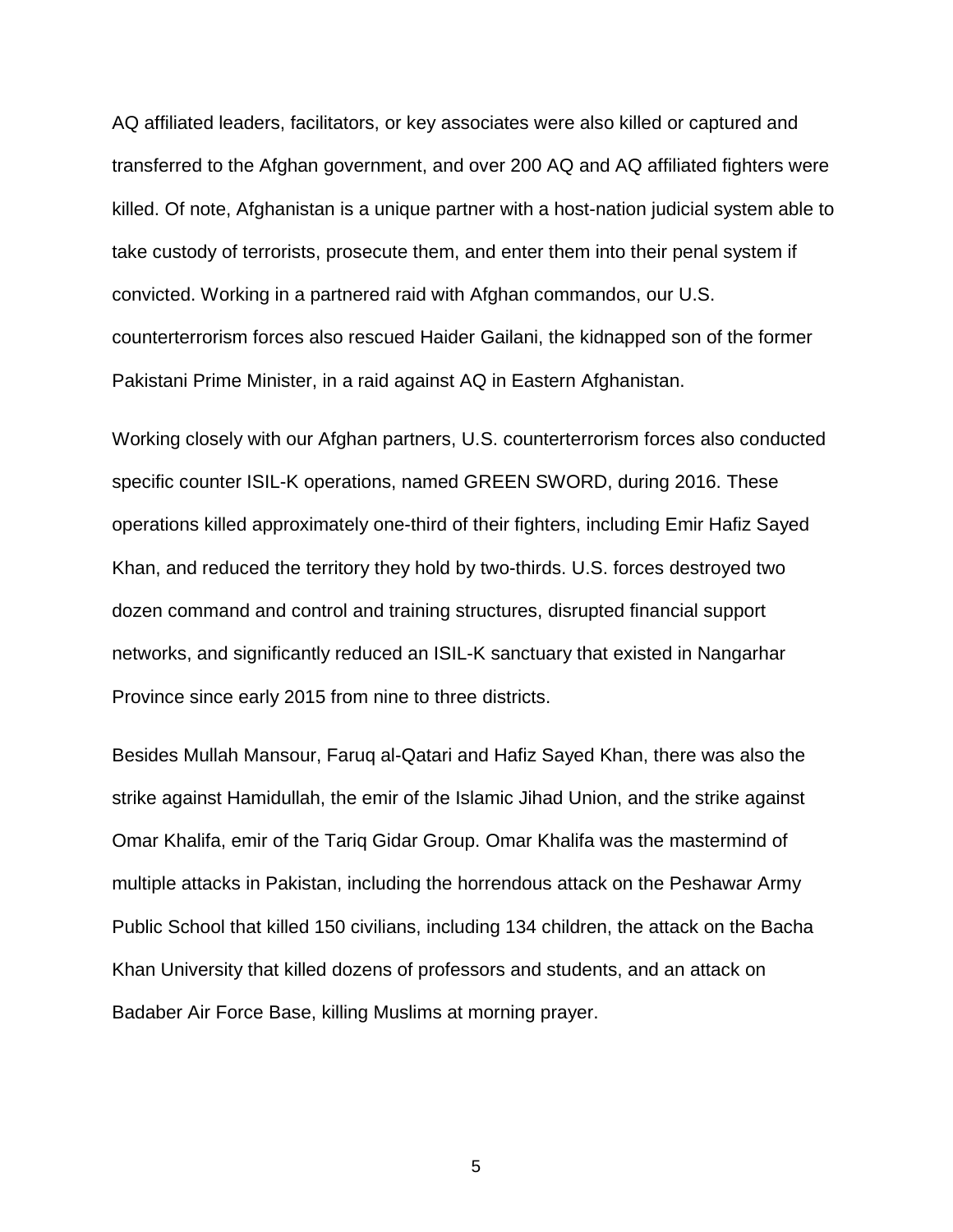Without a doubt, we are attaining our primary objective in Afghanistan. Our presence in Afghanistan in 2016 maintained critical pressure on terror networks to protect the homeland. U.S. counterterrorism forces will continue to target Al Qai'da and conduct a series of operations designed to defeat ISIL-K in 2017 and preclude the migration of terrorists from Iraq and Syria into Afghanistan.

#### <span id="page-7-0"></span>**ANDSF Planning for 2016: Developing a Sustainable Security Strategy**

In 2015, the ANDSF developed their first post-ISAF strategy. Nested within a five year National Campaign Plan designed to incentivize reconciliation, the Sustainable Security Strategy prioritized efforts based upon a "hold-fight-disrupt" methodology. This methodology designated areas which the ANDSF would "Hold" to prevent the loss of major population centers and other strategic areas to the enemy, those for which the ANDSF would immediately "Fight" to retain and those areas where they would assume risk by only "Disrupting" the enemy if they appeared. The ANDSF designed their phased operational campaign plan, called Operation SHAFAQ, to anticipate and counter the enemy's main and supporting efforts. This prioritization caused them to concentrate forces in more populous areas and remove forces from more remote, sparsely inhabited areas.

#### <span id="page-7-1"></span>**ANDSF Operations 2016: Tested and Prevailed**

Two dynamics characterized the early months of 2016. First, the externally enabled Taliban fought through the winter months in an attempt to exhaust the ANDSF. However, this effort also depleted their own manpower and finances. Second, Afghanistan joined Pakistan, the U.S., and China to discuss peace and reconciliation as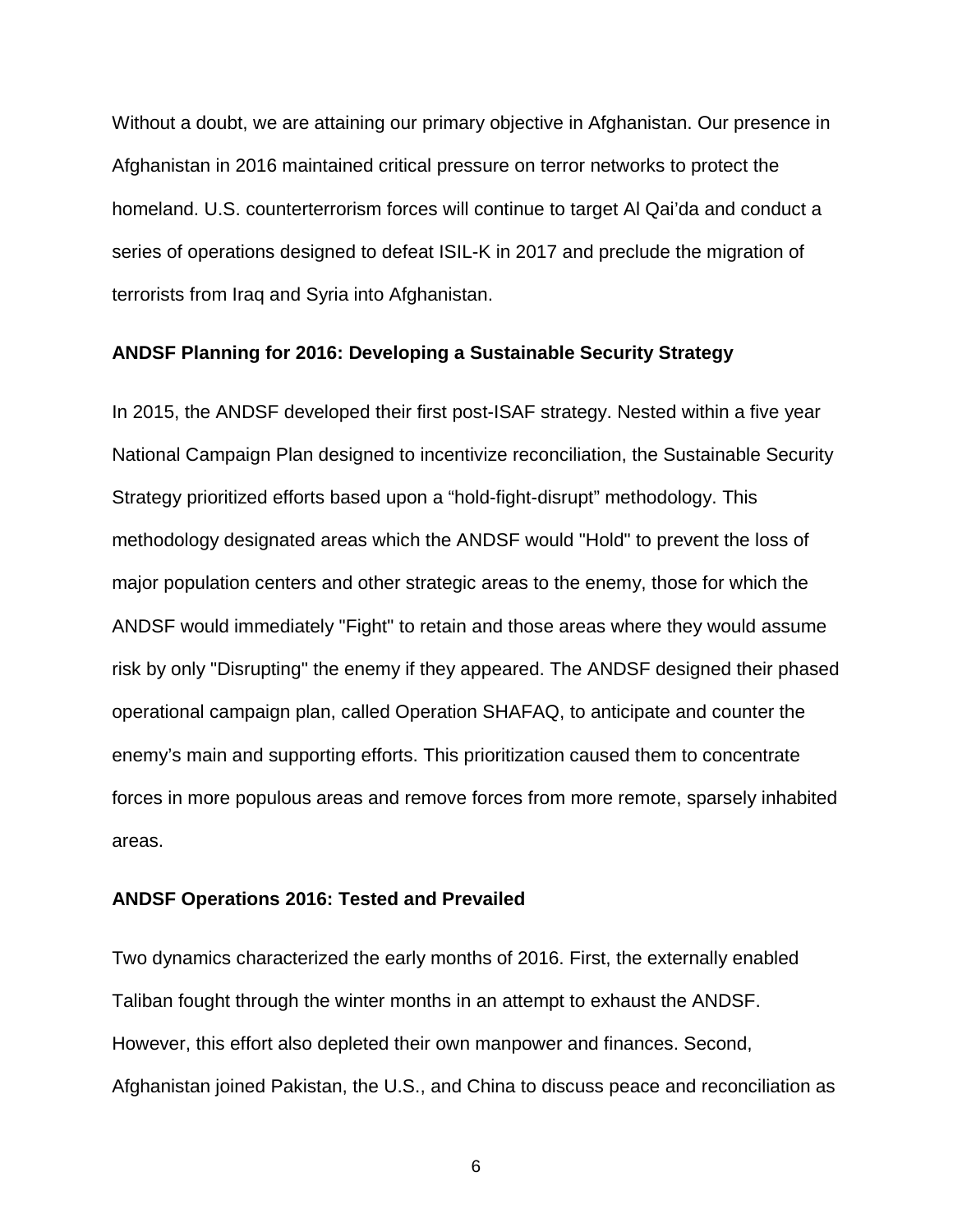the Quadrilateral Coordination Group (QCG). However, in mid-March, Taliban Emir Mullah Mansour publically rejected participation in the process. On 12 April, they announced the start of their 2016 offensive, Operation Omari.

The ANDSF largely stayed on their campaign plan for the first half of 2016, successfully executing the first three phases of Operation SHAFAQ from February through late July. In Phase I, they defended Kunduz, inflicting heavy casualties on local Taliban who desired a repeat of their October 2015 seizure of that provincial capital. The ANDSF transitioned to Phase II of Operation SHAFAQ in June, and shifted their main effort to Helmand and Uruzgan. While suffering high casualties, the ANDSF successfully consolidated control over the most populous areas and defeated attempts at isolating provincial capitals. By mid-July, the ANDSF executed Phase III in which they shifted the main effort to southern Nangarhar Province for counter-ISIL-K operations.

In early August, the Taliban initiated multiple efforts to seize the provincial capitals of Lashkar Gah in Helmand and Kunduz City in Kunduz Province. Through the end of September, the Taliban tried again to isolate and seize these two cities, as well as Tarin Kot, the provincial capital of Uruzgan Province. With the help of U.S. Expeditionary Advising Packages (EAPs) using U.S. authorities and combat enablers, the ANDSF prevented the capture of any of these provincial capitals, a significant success in just their second year at the helm of the fight. Additionally, Afghan National Army (ANA) units executed clearing operations to reopen highways and maintain lines of communication between key regional population centers throughout this period.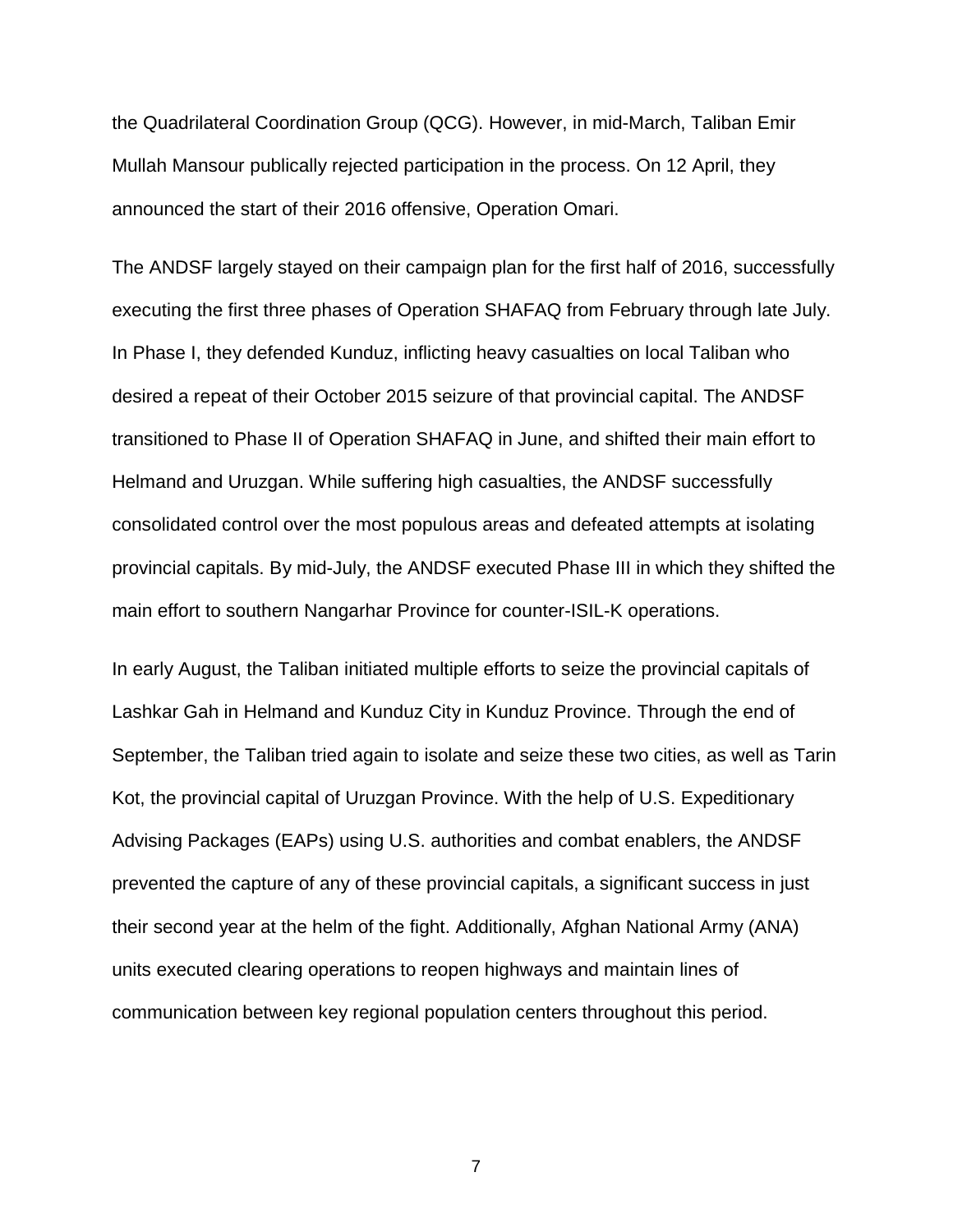Of the 34 provincial capitals, Kunduz was the primary target of the Taliban. Their third attack on this city in early October 2016 was timed to correlate to the Brussels Conference on Afghanistan and the one year anniversary of the fall of the city in 2015. On 6 October, the ANDSF fought four simultaneous, coordinated attacks on Lashkar Gah, Kunduz, Tarin Kot, and Farah City in Farah Province, and repelled them all. Between August and October, the ANDSF prevailed against a total of seven Taliban attacks on major Afghan cities.

<span id="page-9-0"></span>Since the start of the Taliban's campaign in April, the ANDSF prevented them from accomplishing their stated strategic objective of overtaking provincial capitals. They were often unable to mass in large numbers because of Afghan and U.S. airpower instead resorting frequently to numerous small-scale attacks on checkpoints in their attempts to isolate cities and create panic. They exploited localized and temporary successes by depicting these events as major strategic shifts through the use of social media and propaganda. The ANDSF consistently retook district centers and population areas within days of a loss, whereas in 2015 it sometimes took them weeks to recover. While the number of high-profile attacks in Kabul was 25% lower than during the same time period last year, these terror attacks resulted in large numbers of civilian casualties. Despite promises to safeguard civilians the Taliban caused approximately two thirds of civilian casualties according to statistics provided by international organizations, such as the United Nations High Commissioner for Refugees.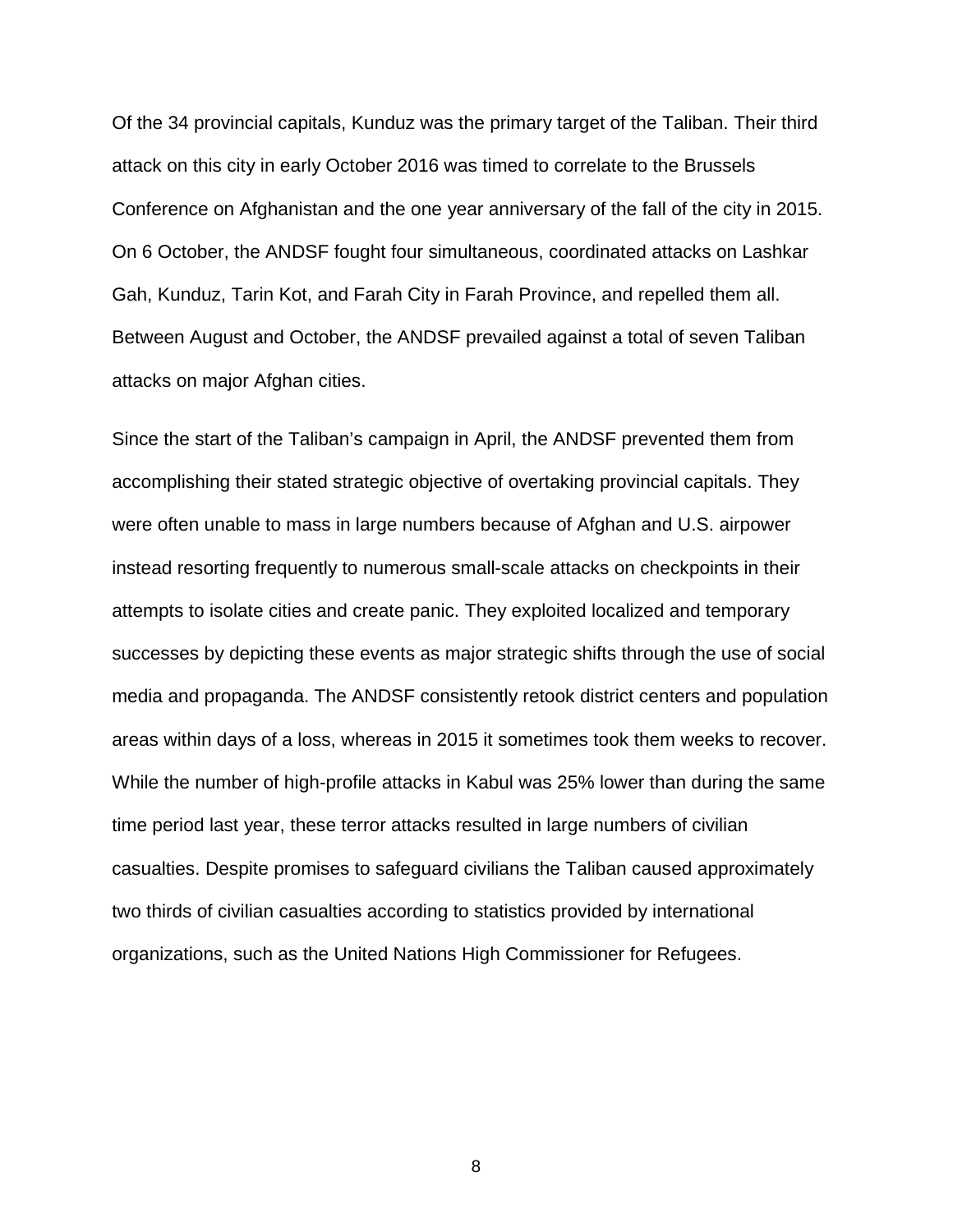#### **Critical Factors Affecting the Mission and Equilibrium Favoring the Government**

The critical factors that can affect our mission are the stability of the Afghan government, ANDSF casualties, convergence of terrorists and violent extremist organizations in Afghanistan, and the influence of external actors on Afghanistan. Reinforcing the stability of the Afghan government is a work in progress primarily led by the diplomatic community. The USFOR-A supporting effort has been to urge all political actors to not allow their political process to undermine the security gains made at such high cost. At the strategic level, Afghanistan is a moderate Islamic republic and arguably one of the most democratic nations in the region. The Government retains broad international community support, represented by the financial and security commitments through the 2020 timeframe of the Warsaw Summit and the Brussels Conference.

High ANDSF casualties remain a major concern, but thus far recruitment has generally kept pace with losses and attrition. The high losses have primarily resulted from poor leadership, tactics, and training, as well as corruption, which undermines combat effectiveness.

The convergence of individuals and groups among the 20 designated terrorist organizations and three VEOs is an ongoing threat. ISIL-K is illustrative of this, as its composition includes former Tehrik-e Taliban Pakistan and Afghan Taliban leaders as well as members of the Islamic Movement of Uzbekistan. These groups benefit from complementary capabilities and networks and require continuous pressure to prevent the emergence of a new, more virulent organization in which the new whole is more dangerous than the sum of the previous parts.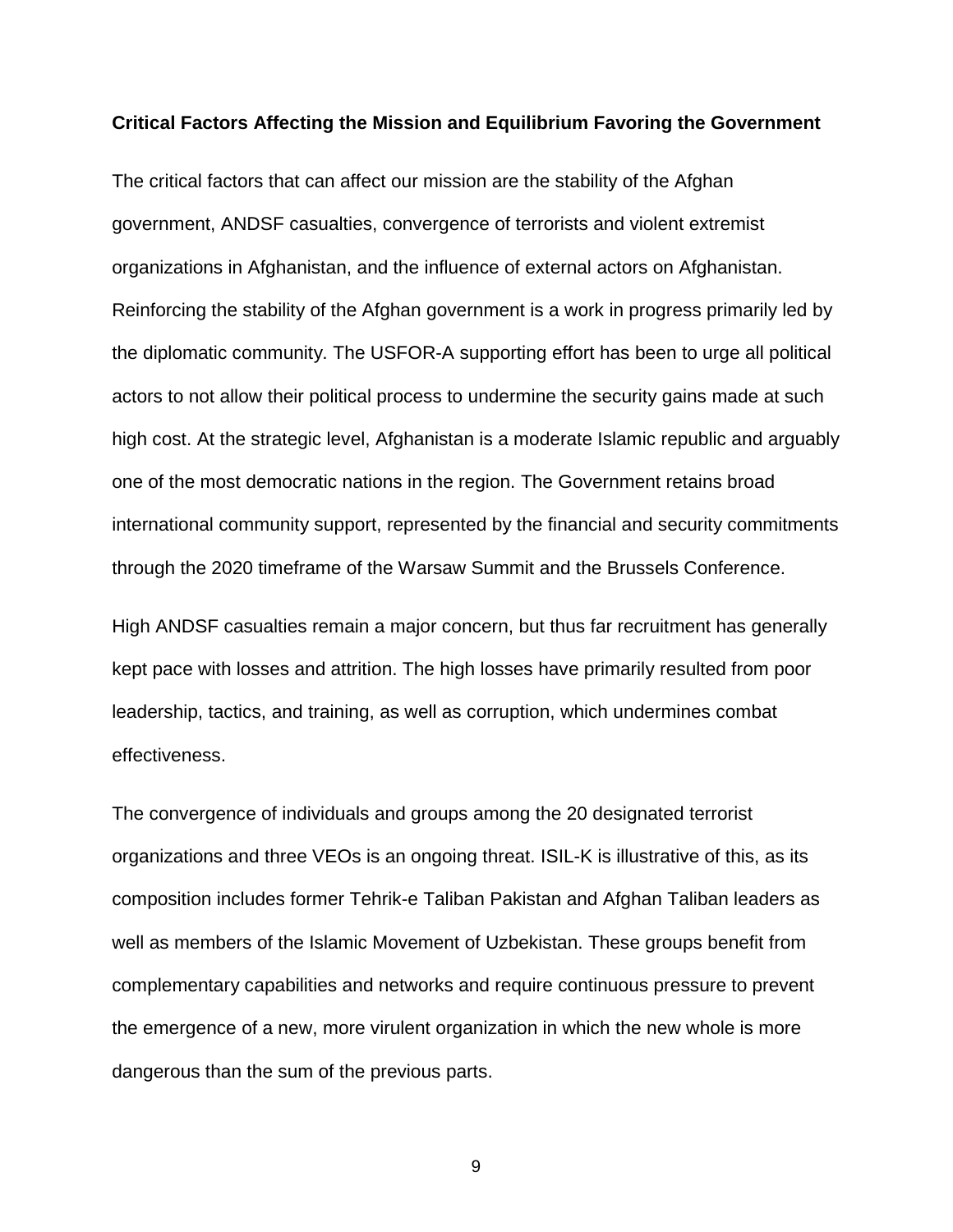Afghanistan's geostrategic location invites the often malign interest and influence of several external actors. It sits at the geographic, political, and cultural crossroads of transnational terrorism, the volatile Pakistan-India border, the former Soviet republics of Central Asia, Iran, and China's One Belt, One Road initiative. The Taliban and Haqqani network are the greatest threats to security in Afghanistan. Their senior leaders remain insulated from pressure and enjoy freedom of action within Pakistan safe havens. As long as they enjoy external enablement, they have no incentive to reconcile. The primary factor that will enable our success is the elimination of external sanctuary and support to the insurgents. Russia has become more assertive over the past year, overtly lending legitimacy to the Taliban to undermine NATO efforts and bolster belligerents using the false narrative that only the Taliban are fighting ISIL-K. Similarly, neighboring Iran is providing support to the Taliban while also engaging the Afghan government over issues of water rights, trade, and security.

Afghanistan desires that outside actors will cooperate with rather than undermine the Afghan government to bolster its capability and legitimacy and not the insurgents. Iranian – Indian – Afghan cooperation over the Chabahar Port presents great economic potential. With over \$2B development aid executed since 2002, and another \$1B pledged in 2016, India's significant investments in Afghan infrastructure, engineering, training, and humanitarian issues will help develop Afghan human capital and long-term stability. China is a moderate influencer focused mainly on regional economic interests.

Multiple witnesses have appeared before this body and testified that insurgents cannot be defeated while they enjoy external sanctuary and support from outside of the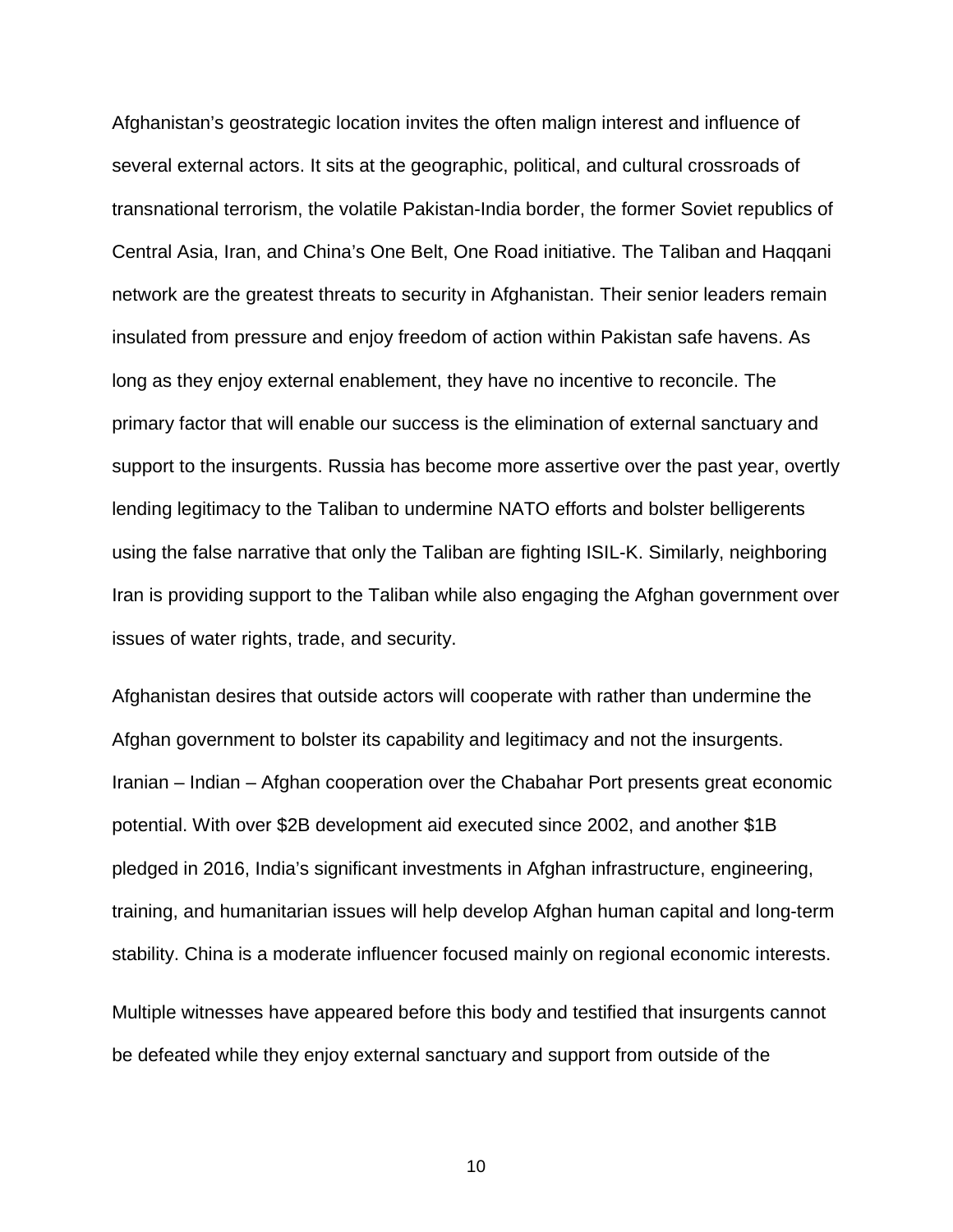national boundaries of the conflict area. $3$  External safe haven and support in Pakistan increases the cost to the United States in terms of lives, time, and money, and it advantages the enemy with the strategic initiative, allowing them to determine the pace and venue of conflict from sanctuary. Even within this dynamic, the situation in Afghanistan has reached a state of equilibrium that favors the Government. Neither the Taliban nor the ANDSF is currently capable of fundamentally altering the operational environment, which leaves the government in control of roughly two thirds of the population, the Taliban in control of approximately ten percent, and the rest contested.

The "Hold-Fight-Disrupt" methodology of the Sustainable Security Strategy shifted Afghan focus from control of terrain to population security this year. Another way to affect change in equilibrium is to encourage reconciliation of insurgents. The Afghan government-negotiated peace agreement with the Hezb-e Islami Gulbuddin (HiG) has the potential to serve as a catalyst for similar settlements with the Taliban or portions of them. President Ghani is focused on the complex coordination required to successfully demobilize and reintegrate the HiG in 2017.

#### <span id="page-12-0"></span>**Importance of Leadership Development and Other Lessons Learned**

2016 operations highlighted the greatest weakness of the Afghan security forces - poor leadership. Poor leadership occurs primarily because of patronage vice merit-based appointment, which is prevalent in the Police, but improving in the Army. The high quality of leadership within the Special Forces and, to an increasing extent the Air Force, demonstrates the art of the possible in building effective Afghan leaders from

<span id="page-12-1"></span> $3$  Statement of ADM Michael Mullen, "U.S. Strategy in Afghanistan and Irag," 22 September, 2011. Testimony of GEN John M. Keane, USA (Ret), "Emerging U.S. Defense Challenges and Worldwide Threats," 6 December, 2016.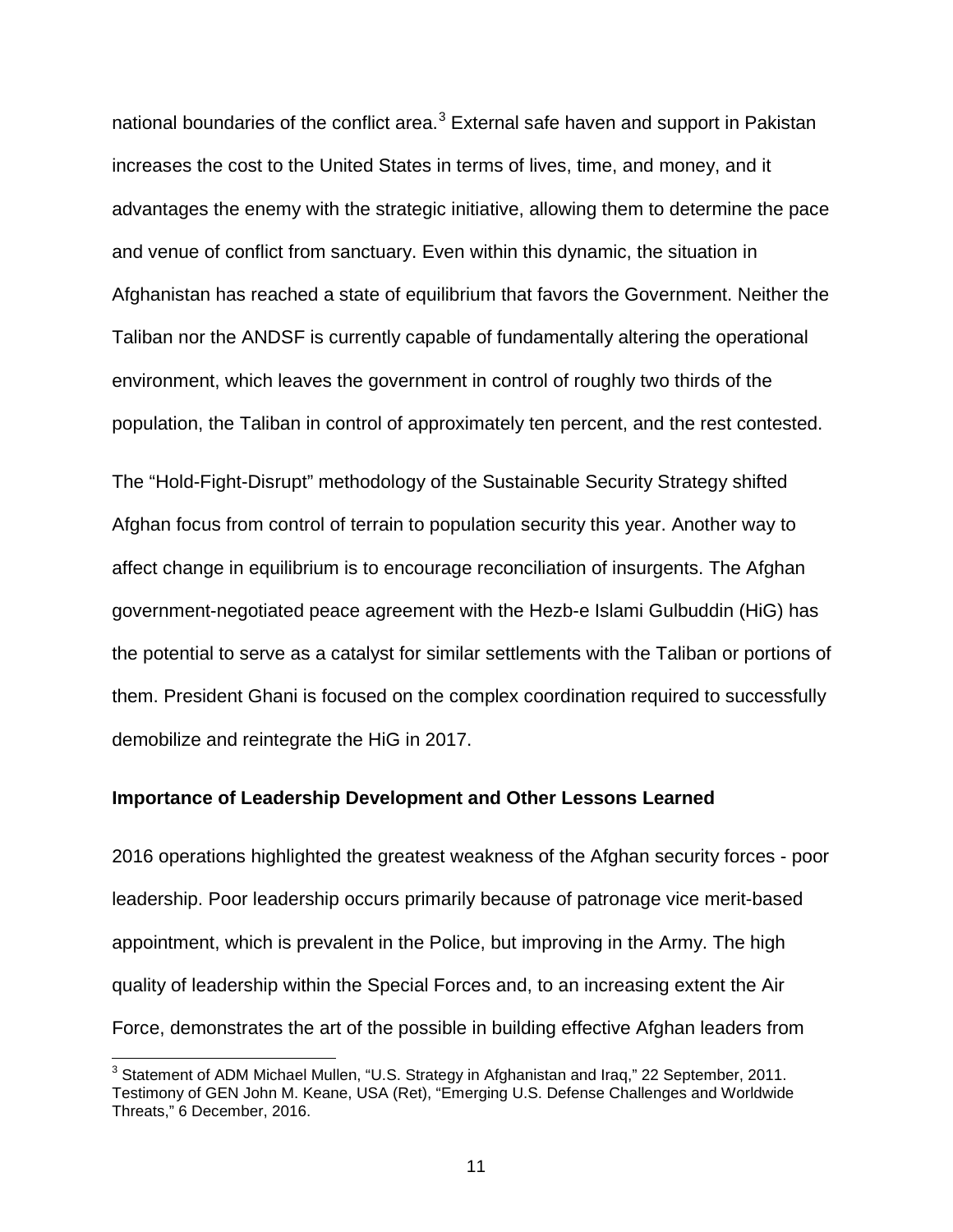their sizeable youth population. Reforms to the appointment systems and leader development programs are beginning to now address these deficiencies.

Besides poor leadership, the widespread ANDSF use of static checkpoints is still the greatest contributing factor to increased casualties. There is significant social and political pressure to maintain these checkpoints around villages and along highways. However, the ANDSF are not trained in how to defend these small outposts, conduct local security patrols or ambush would-be attackers. We continue to stress checkpoint reduction and are seeing this begin within the Afghan Army.

Other weaknesses include poor sustainment of soldiers and police in the field, the lack of an operational readiness cycle, no collective training, and corruption that diverts needed support from fighting units. At the tactical level, the ANA needs to improve its integration of fires and air power, as well as cross-pillar integration between the ANA and Afghan National Police (ANP) to improve unity of effort and maximize available combat power, use established chains of command, and integrate intelligence into operations. With so many Afghan troops tied up on static checkpoints this year, units did not execute an Operational Readiness Cycle (ORC) in which they rotate troops through field duty, training and refit cycles. During the current Winter Campaign, units are establishing these cycles, and we have observed an increased focus on company-level collective training and leadership development over the past 4 months. USFOR-A is working with the Ministry of Defense (MoD) to counter corruption within the personnel system through the biometric enrollment and improved accountability procedures. As of 1 January 2017, USFOR-A is limiting dispersal of funds for salaries to cover only the number of individuals who are biometrically enrolled.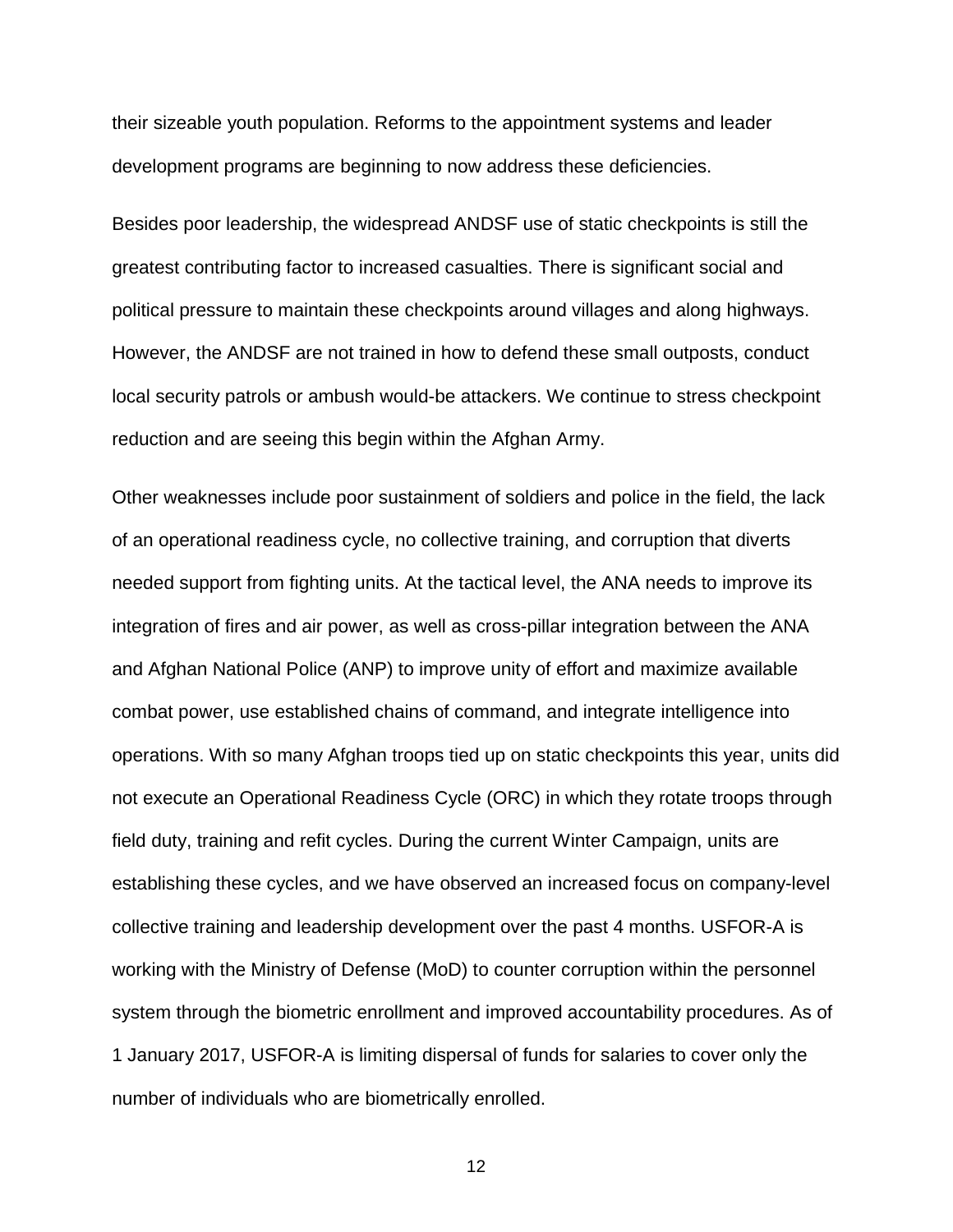Despite these shortcomings, there are some areas of success within the Ministry of Interior (MoI). The number of female officers has increased to nearly 3,000 and gender integration in the MoI outpaces the MoD. The ineffectiveness at the ministerial level should not detract from the bravery and skill demonstrated by the special police units. Crisis Response Unit 222 responds to all high profile attacks in Kabul. It successfully contained the terror attack against the American University in Kabul on 24 August, saving the lives of over 60 hostages and hundreds more who were trapped on the university grounds. This same unit also responded to the 11 October twin attacks against Shia mosques, rescuing 70 hostages.

#### <span id="page-14-0"></span>**Offensive Capability: The Afghan Special Forces and Air Force**

While the MoD has many challenges as well, primarily in the areas of procurement, logistics, and leadership, there are numerous successes. The professionalism and competence of the Afghan National Army Special Operations Command is the most noteworthy. These 17,000 special operators conduct 70% of ANA offensive operations and are the best example of success in 2016. The regeneration of this force and their role as a catalyst for improvement of the Army are critical objectives for the winter campaign. The proficiency of the ASSF is directly attributable to their long-standing and consistent partnership with U.S. and coalition advisors who train, advise, assist and partner for specific operations down to the tactical level (company and battalion) and up to the operational level (division and corps). Competent ASSF are the result of extensive international investment in time, funding, and personnel. The capability and capacity of the ASSF will ensure Afghanistan cannot again be used as a safe haven from which trans-regional terrorists can threaten the U.S. and international partners.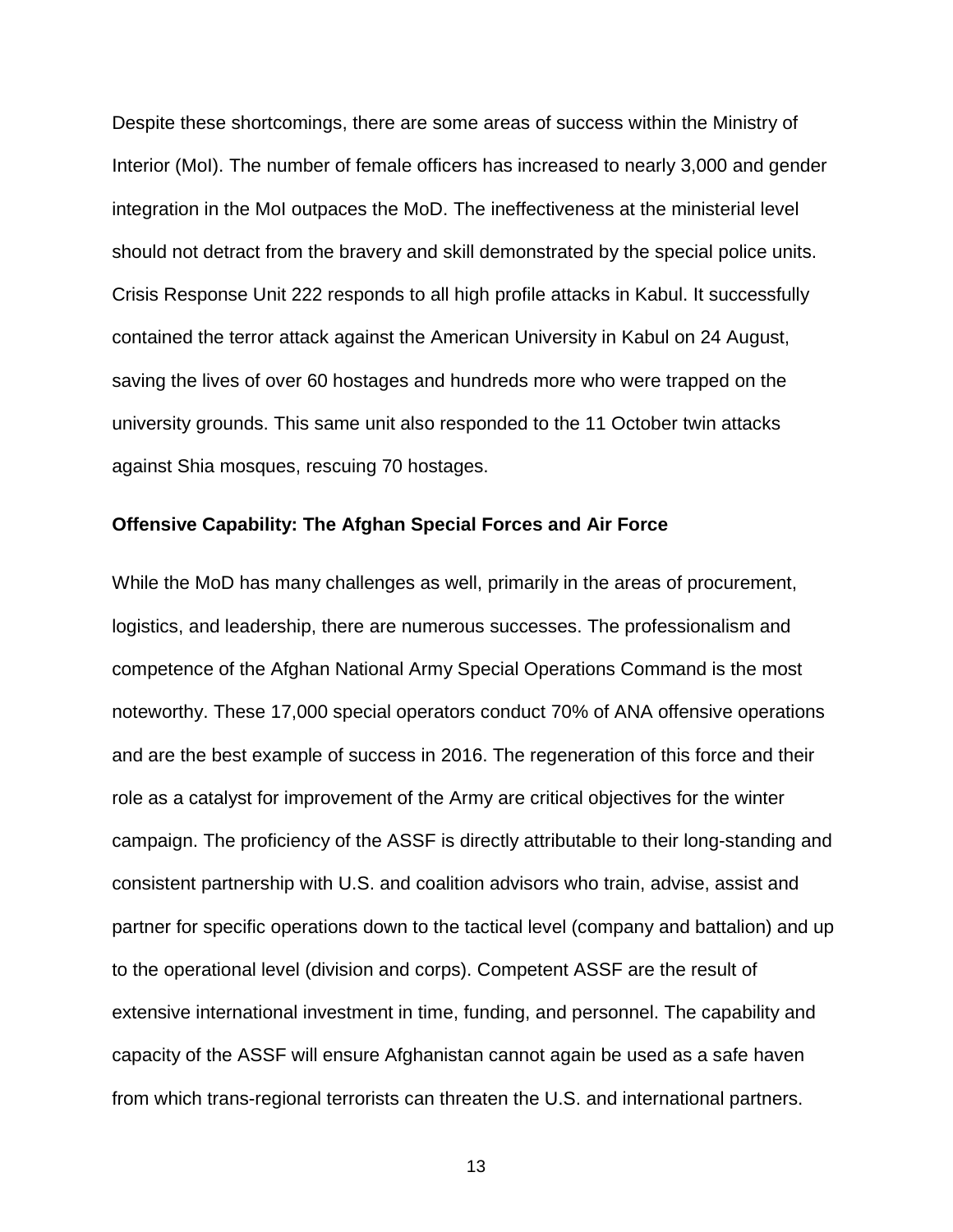Coalition advisors anticipate the ASSF will make strides in the coming years in critical warfighting functions, but this will require the continuation of persistent coalition training and advising, as well as the security assistance funding we provide them.

Another key to future success is the Afghan Air Force (AAF). Although still limited in number of aircraft and crews, since the beginning of the 2016, the AAF has added 26 strike aircraft, consisting of 18 MD-530 attack helicopters and eight A-29 attack aircraft. Comparing 2016 to 2015, the AAF has increased organic strike missions by 268%. Before March, the AAF had no dedicated fixed wing attack aircraft – in 2016, the Air Force added eight A-29s and nearly 120 Afghan Tactical Air Controllers to improve the combat capability of the ANDSF. The first A-29 strike mission was flown on 14 April 2016. In the remainder of 2016, the AAF dropped over 430 bombs. Nearly 20 air crews were added to the force this year and their training and education in U.S. schools helped further professionalize their force. These Afghan pilots demonstrated sound judgment, good flying skills and the courage to dissent when there was risk of civilian casualties. The AAF also demonstrated the ability to integrate the new national targeting process with A-29s, MD-530s and ScanEagle ISR platforms to attack insurgent targets. Afghan Special Security Forces rely on the Afghan Special Mission Wing, which is fully night-vision goggle qualified and enables them to conduct night time operations anywhere in the country, bolstering national counterterrorism efforts.

The extremely rugged and mountainous terrain in Afghanistan requires the ANDSF to have an organic aerial mobility and fires capability. Aerial mobility enables offensive action through the rapid movement of troops in advance of enemy maneuver, provides critical resupply over impassible terrain, and permits the rapid medical evacuation of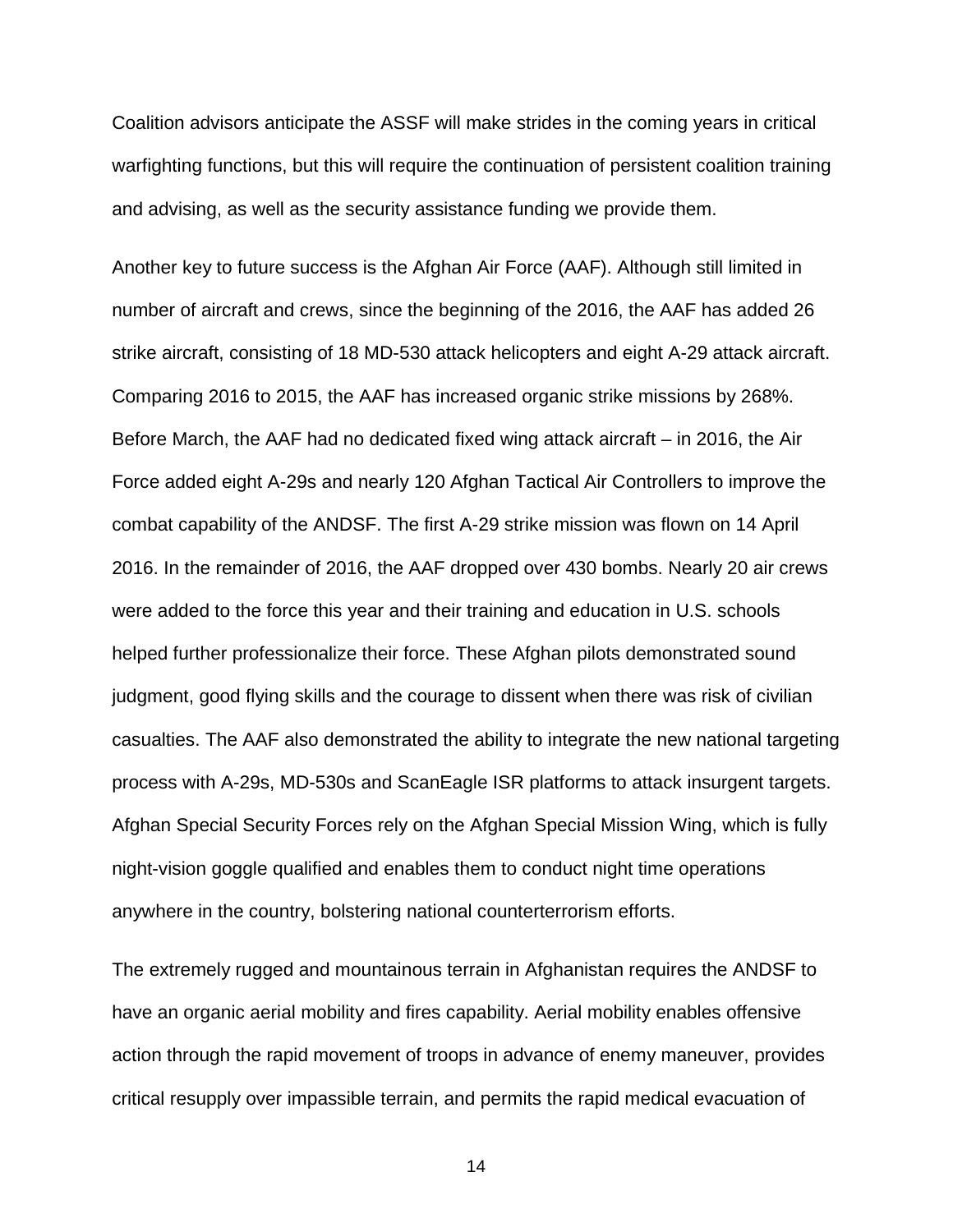wounded Soldiers. Aerial fires provide prompt overmatch fire support to friendly troops in contact with the enemy. Air support affects the entire range of the campaign from operational maneuver to Soldier morale and is the most critical enabler for our partners.

The U.S. government is considering a critical AAF initiative to replace the unsustainable Russian-manufactured aircraft fleet and make up for combat losses in Afghan transport helicopters by providing U.S. Army UH-60s. The Department of Defense submitted a funding request in November 2016 to begin this transition. While making steady progress, a fully operational AAF is still some years away. Of note, it will take approximately 21 months from the initial approval decision to field the first refurbished and upgraded UH-60. Deferring funding decisions any further widens the critical Afghan aerial capability gap as the Russian-made Mi-17 helicopters attrite and UH-60s are not available until the 2019 campaign. This will require U.S. aviation and authorities to bridge the gap and pushes the arrival of these critical AAF helicopters and additional strike aircraft until later in the Warsaw Summit time frame, which puts attainment of our campaign objective at serious risk.

In the 2015, USFOR-A recommended a wargame to "provide a projection of the ANDSF's level of success as it continues to have responsibility for the security of Afghanistan." From March to August 2016, the USFOR-A staff, in partnership with the Center for Army Analysis (CAA), conducted a study of various combinations of ground force structures and AAF aerial mobility and fires options. The study team recommended retention of the 352,000 authoritzed Afghan force structure through 2020, with full implementation of an AAF initiative and lifecycle replacement of armored HMMWVs ("Humvees") in the ANDSF to enhance air and ground mobility of forces on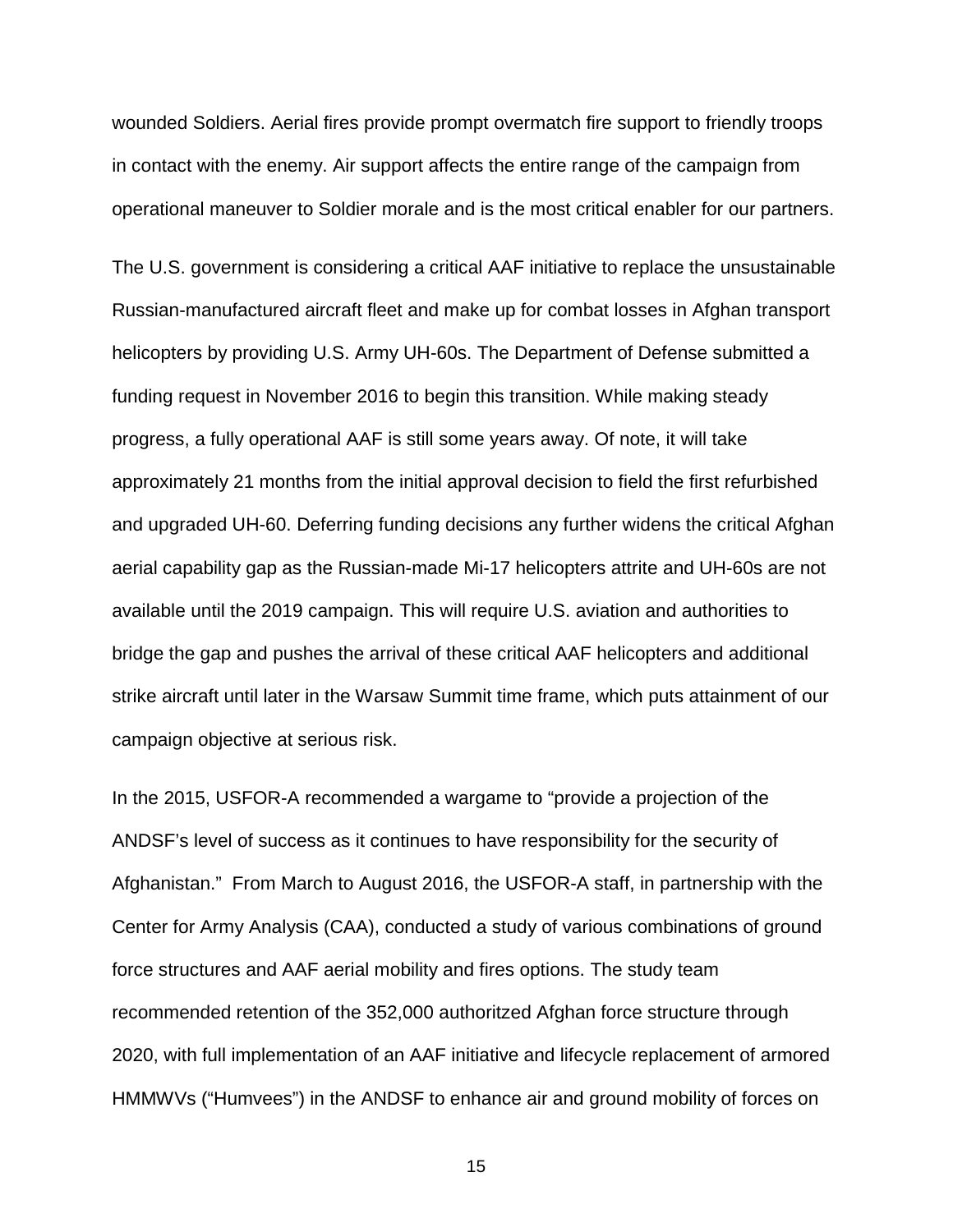the battlefield. This option, which sustains an effective ANDSF, is the most likely to succeed given the expected threat environment and projected ANDSF capabilities.

Combined Security Transition Command – Afghanistan (CSTC-A) conducted a Tactical Wheeled Vehicle Optimization study in 2016 in support of the MoD and MoI Tashkil (i.e., official manning document) with a focus on creating a sustainable, affordable, and effective fleet that increases combat capability and force protection for occupants. In concert with the results of the subsequent wargame, CSTC-A will only sustain 53 percent of the current vehicles. Those vehicles specifically identified for termination of CSTC-A resourced sustainment are predominately pickup trucks and other unarmored vehicles not designed for combat and military vehicles that are uneconomical for continued Coalition sustainment. This reduced fleet maintains HMMWVs and Mobile Strike Force Vehicles in order to maintain protected mobility and force protection.

#### <span id="page-17-0"></span>**Countering Corruption with Afghan Partners**

More than any other factor, corruption drains critical resources and undermines combat effectiveness. During the last several months, we have pushed both the ANA and ANP to conduct Personnel Asset Inventories (PAIs) to account for every employee, by ensuring they are properly enrolled in the Afghan Human Resources Information Management System (AHRIMS). USFOR-A notified both MoD and MoI Ministers that beginning on 1 January 2017, we will only fund the actual monthly Afghan Local Police<sup>[4](#page-17-1)</sup> and ANA payroll disbursements reflecting the number of validated personnel. CSTC-A will field the Afghan Personnel and Pay System (APPS) in 2017 to automate much of

<span id="page-17-1"></span> $<sup>4</sup>$  The ANP is funded by the Law and Order Trust Fund for Afghanistan (LOTFA) using the Web-based</sup> Electronic Payroll System (WEPS). We have begun negotiations with LOTFA to implement the same standards in the MoI.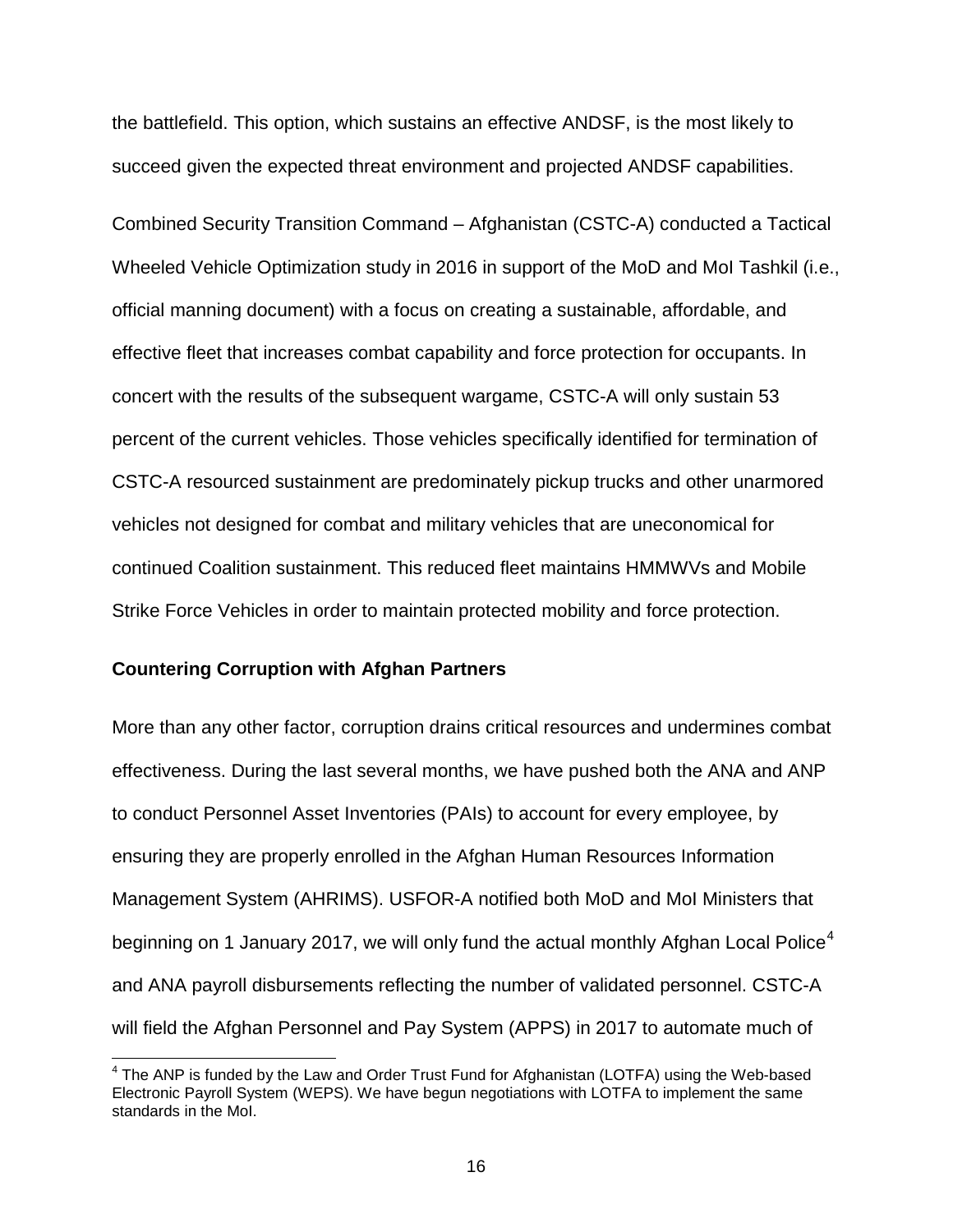the pay process, and dramatically reduce human error and remove opportunities for fraudulent and corrupt behavior within the payroll system.

President Ghani is strongly committed to reforms within both security ministries and is committed to fighting corruption. The recent arrest or suspension of senior Mol officials as a consequence of corruption investigations is a start. With the help of the international community, the Government established the Anti-Corruption Justice Center in 2016, which has already tried, convicted, and sentenced senior Afghan officials for corruption. After corruption in the supply system was identified as a major cause of casualties this year, President Ghani directed the replacement of over 700 personnel in the logistics system in order to reduce criminal network penetration.

#### <span id="page-18-0"></span>**Winter Campaign 2016 – 2017: Leadership, Training, and Sustainment**

The ongoing ANDSF Winter Campaign (Operation SHAFAQ II) is focused on leader development, collective training, personnel accountability, establishment of an operational training cycle, and sustainment at all levels. CSTC-A has assessed each of the Corps for its regeneration requirements, with ASSF as the top priority.

Leadership, training, and sustainment will have the largest impact on reducing the high number of ANDSF casualties that occurred this year. Leadership in particular is the key to progress. As with corruption, President Ghani is committed to reforming leader development and recently authorized a merit-based High Oversight Board to appoint ANDSF Senior Officers. In the fall of 2016, the ANA selected a new Sergeant Major of the Army in the first ever merit-based senior leader selection. It has since expanded this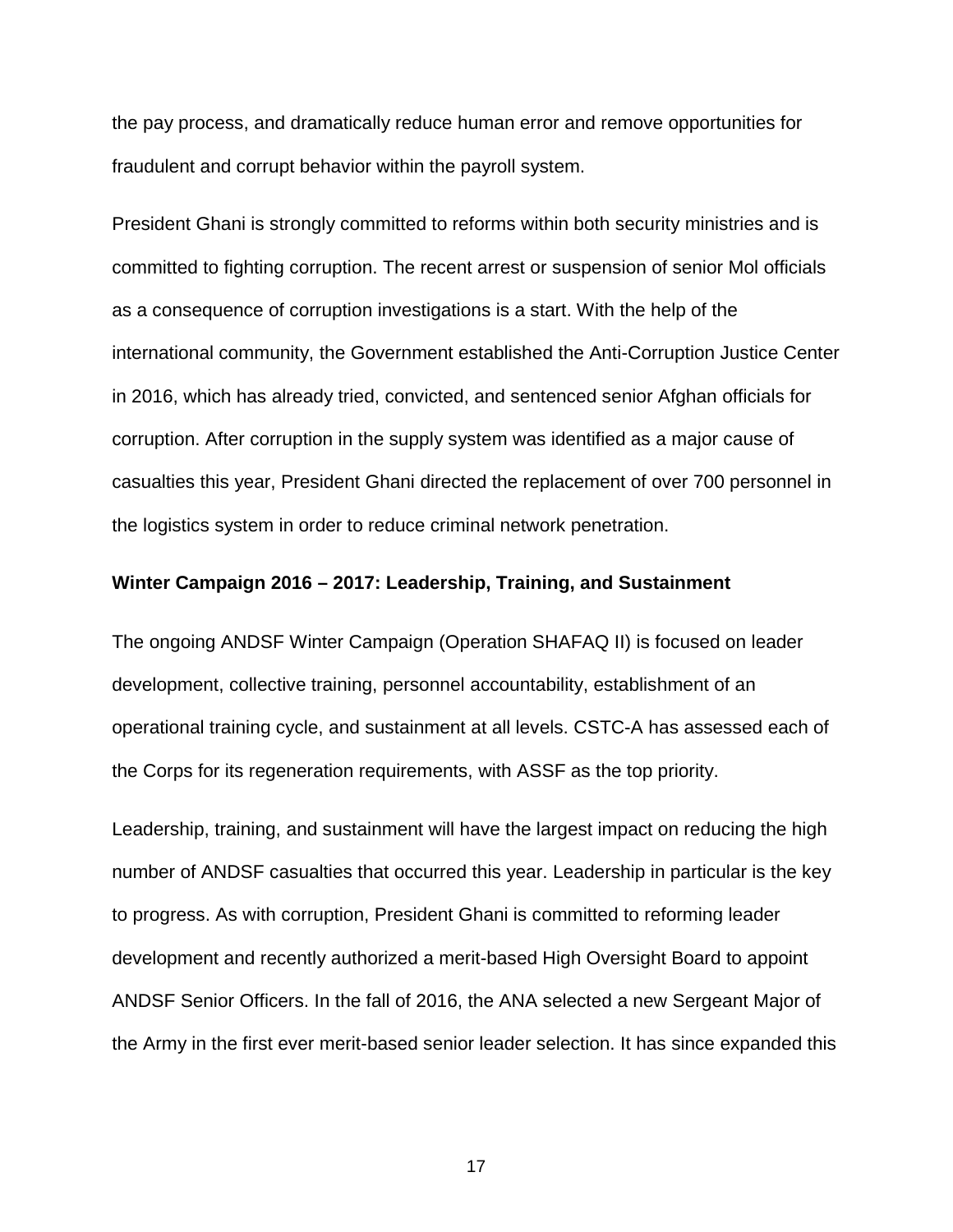process to the selection of two Command Sergeants Major for ANA Corps and is supporting a USFOR-A study to improve general officer selection and management.

To best translate the 2017-2020 Warsaw Summit timeline into success, President Ghani has directed the implementation of an Afghan four-year "Roadmap" to increase ANDSF fighting capabilities, which will expand Afghan government control of the population and incentivize reconciliation.

## <span id="page-19-0"></span>**Optimizing USFOR-A Structure to Meet Objectives**

In planning for the transition from 9,800 to 8,448 troops, we optimized the force structure to provide four TAA commands, an increase by two. We are reorganizing our advisory teams to create training and sustainment sections in each to teach the ANDSF "how to train" and "how to sustain."

To address ANDSF casualties, we continue to advise the ANA Medical Command, the ANP Office of the Surgeon General, and the Afghan Air Force Surgeon General on medical care and evacuation. Our new structure includes TAA at the Train, Advise, and Assist Command level for point of injury medical care and en route care.

Based on lessons learned from 2015, we recognized the need for expeditionary advising. EAPs consist of approximately 130 personnel and are self-sufficient for roughly three weeks. This provides three possible employment options: advising Afghan Brigade or Provincial Police elements during particularly important operations; extending TAA when Corps and Police Zone leadership travels away from the headquarters; and advising on collective training, extending TAA to SOF elements away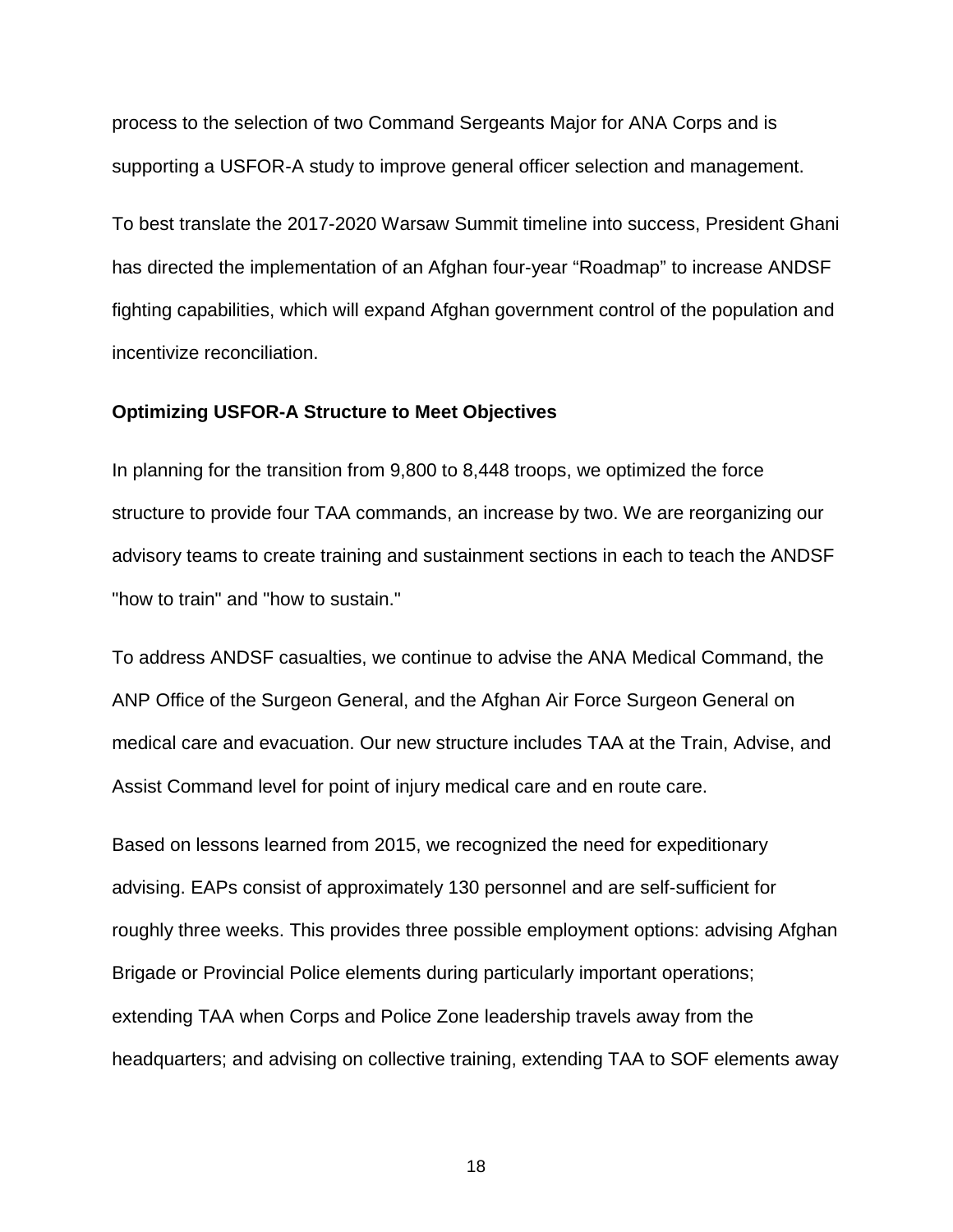from their bases, or even advising such non-combat missions as assessing infrastructure vulnerabilities.

Other USFOR-A organizational changes include the regeneration of counter-corruption capabilities. When USFOR-A transitioned to OPERATION FREEDOM' S SENTINEL in early 2015, we divested key capabilities and lost the ability "see ourselves" to prevent diversions of money for fraudulent or corrupt purposes. We are establishing a resident counter-corruption finance cell to ensure U.S. and Coalition Forces funds allocated to the Afghan government are used appropriately as well as prevent corruption in conjunction with U.S. contracting.

USFOR-A is working with the ANDSF on organizational changes to deliver greater mobility. Through structured wargames run at the U.S. Army's Center for Army Analysis, we examined various ANDSF organizational models against the insurgency over time. These wargames suggest that by the end of 2019, we could achieve a "tipping point" in terms of ANDSF mobility and strength to secure a critical mass of the population and relegate the enemy to remote areas where they can be disrupted by either our CT platform or an improved ASSF.

## <span id="page-20-0"></span>**Looking Ahead: A Critical Partner in a Volatile Region**

Our primary mission remains CT and protection of the homeland. Afghanistan serves as a critical partner and platform from which we combat AQ and ISIL and maintain pressure on the convergence of 20 terrorist groups and three VEOs in Afghanistan and Pakistan.